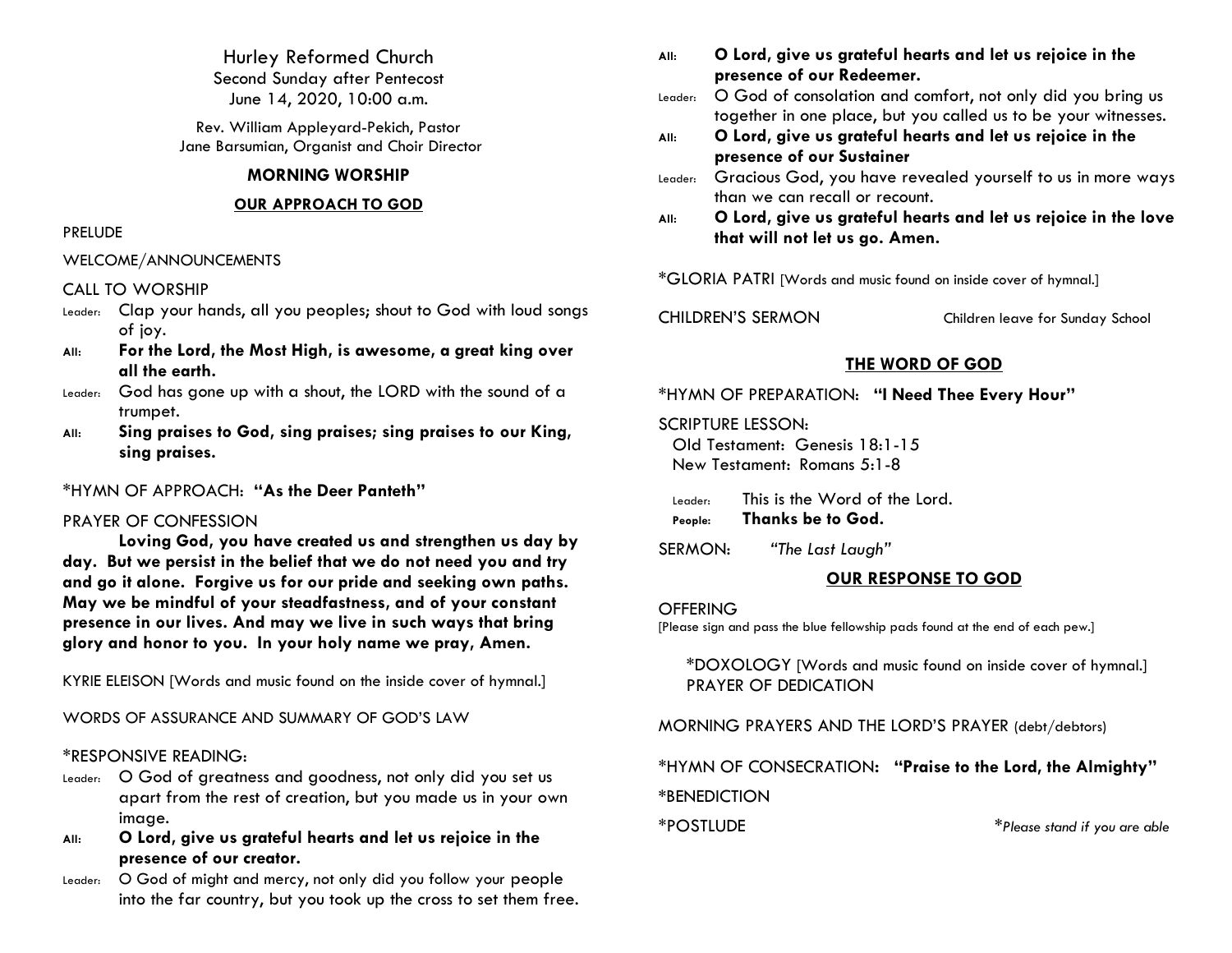#### **Reach out to those who need your support in their day to day needs:**

Wayne Waligurski is home; Linda Cook is home; Gene Groelle is in rehab at Woodland Ponds; Jim and Sheila Craven are home; Jerry Wyncoop is home; Alice Presti is at Thompson House; Bev Roosa is at the Terraces at Brookmeade; MaryLou Vogt is in Hudson Valley Senior Residence; Shirley Ruth is in Mountain Valley Manor; Fred Horvers at TenBroeck; Lori Pinkham in Wingate at Ulster; Anthony DiPietro (son of MaryAnn DiPietro), Marie Dressel; Phil Greer.

**Bulletin Announcements on line:** Check out the announcements from this week's bulletin on the church's website! Go to the church's website. HurleyReformedChurch.org. Click on calendars under website navigation (on left side of page). They are listed in reverse date order (most recent first). **Audio recordings** of the weekly sermon are available on our website, HurleyReformedChurch.org and on CDs which are on the table in the narthex

> **Hurley Reformed Church** 11 Main Street, PO Box 328, Hurley NY 12443

#### 845-331-4121 www.HurleyReformedChurch.org

**Staff**

Rev. William Appleyard-Pekich Dorothy Draper, Church Secretary pastor@HurleyReformedChurch.org admin@HurleyReformedChurch.org

Organist/Choir Director – Jane Barsumian, M.Ed. Treasurer – Arlene Cotich **Consistory 2020**

#### **Elders Deacons**

Douglas Constant, *Senior Elder*, *Classis Delegate* Linda Clarke-Dido, *Worship* Glenn Decker, *Finance* Christopher Decker, *Information Technology* Sandra Emrich, *Program & Activities* Roberta Falatyn, *Women's Ministries* Sandra Gregory, *Columbarium Liaison* **Russell Glass** Russell Glass Kathleen Jansen, *Missions* David Kent, *Youth Ministries* James Pirro, *Property & Maintenance* Lisa Longto, *Clerk*

Rev. Charles E. Stickley, *Pastor Emeritus*

**Stickley Gardens Columbarium . . .** A sacred place of beauty and contemplation. (*Located on the south lawn of the church.)* 

The lone candle on the chancel is our Peace Candle. It represents this church's support for the men and women in military service, and our prayer that one day we will live in a world where their sacrifice is no longer needed.



Hurley Reformed Church Hurley, New York

# The Rev. William Appleyard-Pekich Minister of Word and Sacrament

#### *Welcome*

*May the doors of this church be wide enough to receive all who need human love and fellowship, and a Father's care; and narrow enough to shut out all envy and hate.*

*Enter to Worship Depart to Serve*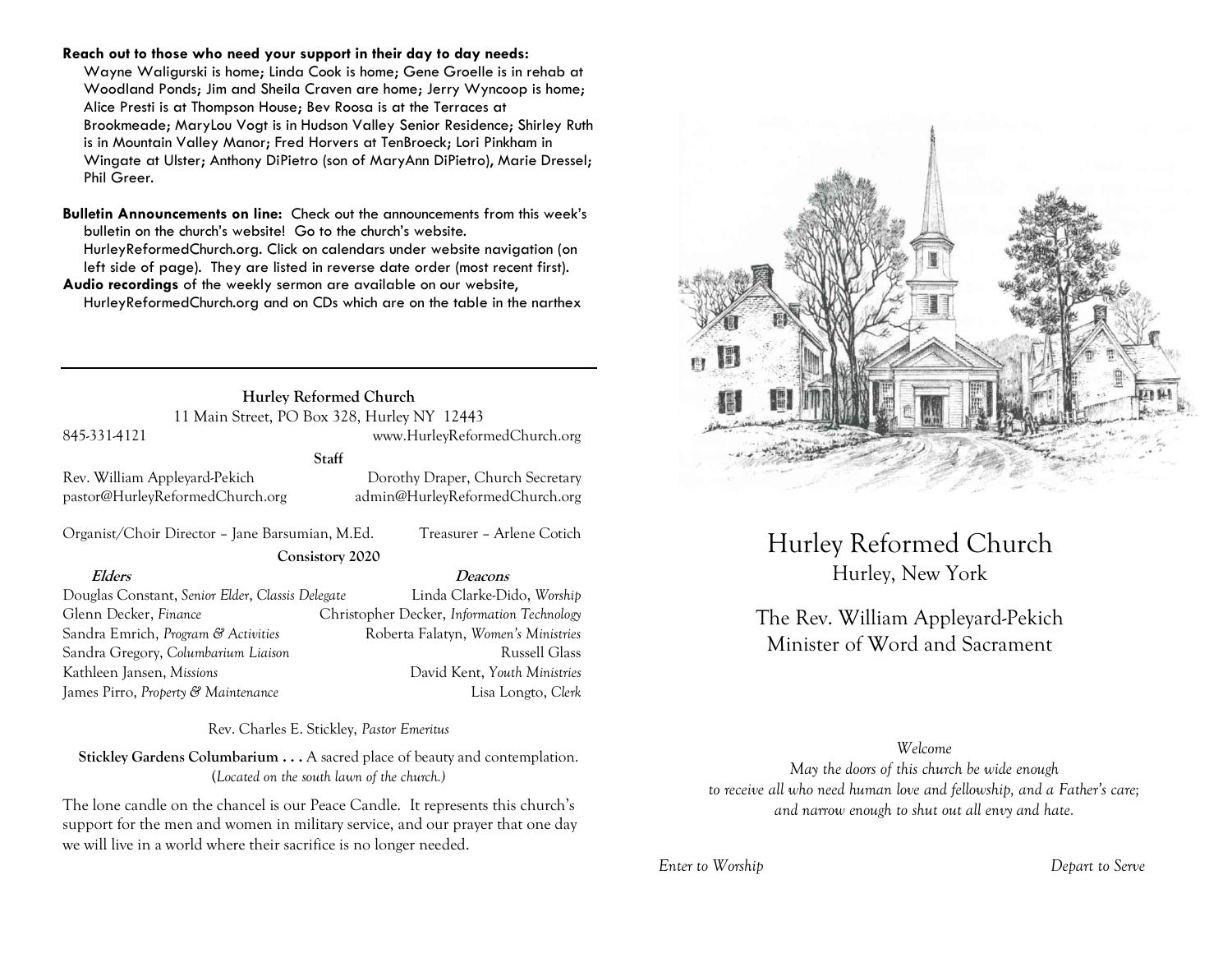## **As the Deer Panteth**

You alone are my strength, my shield To You alone may my spirit yield You alone are my heart's desire And I long to worship Thee

As the deer panteth for the water So my soul longeth after Thee You alone are my heart's desire And I long to worship Thee

You're my friend And You are my brother Even though You are a King I love You more than any other So much more than anything

I want You more than gold or silver Only You can satisfy You alone are the real joy giver And the apple of my eye

## **I Need Thee Every Hour**

- 1. I need Thee every hour, most gracious Lord; No tender voice like Thine can peace afford.
	- o *Refrain:* I need Thee, oh, I need Thee! Every hour I need Thee! Oh, bless me now, my Savior; I come to Thee!
- 2. I need Thee every hour, stay Thou nearby. Temptations lose their pow'r when Thou art nigh.
- 3. I need Thee every hour, in joy or pain; Come quickly and abide, or life is vain.
- 4. I need Thee every hour, most Holy One. Oh, make me Thine indeed, Thou blessed Son!